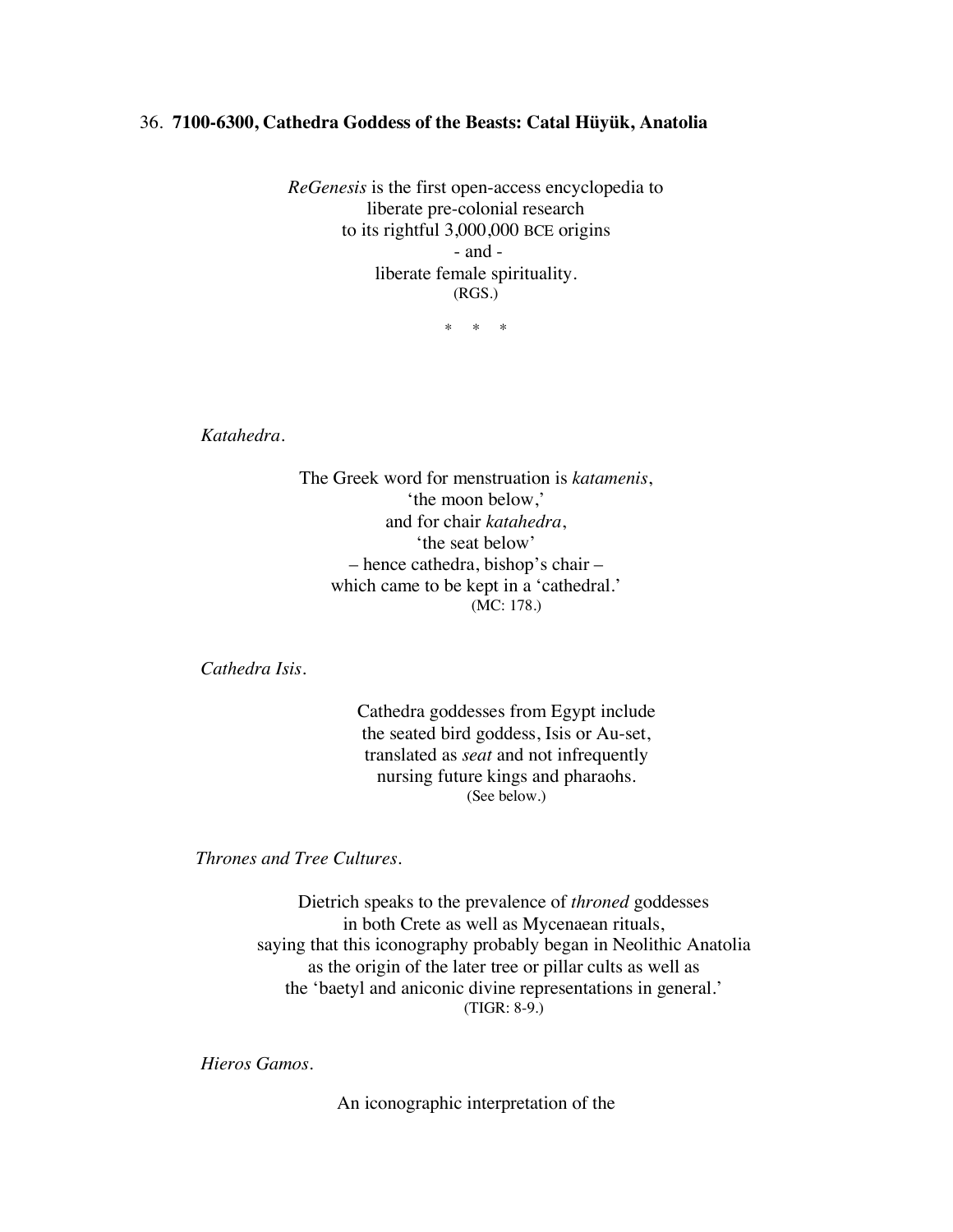cathedra (throne) goddess includes Hieros Gamos. (APL: 2-23-1999.)

*Sovereign Power.*

The Hieros Gamos from whence a royal sovereign gets her/his power and this is the goddess herself. (APL: 2-23-1999.)

"Cathedra is defined as the official chair or throne of one in a position of prominence. Erich Neumann speaks of the seated goddess as the 'original form of the enthroned Goddess' (TGM: 98; RG: 29)." As conceived in 1999, (RG: 29) these 'throned' goddesses were envisioned and subsequently named, cathedra goddesses. This designation is illustrated throughout *Re-Genesis* via extensive GSA photographic images from: Anatolian Alaca Hüyük and Çatal Hüyük, plus Sicily, Egypt, Carthage, Cyprus, Sumer, Spain, Vinca, Greece, Poland, France, Canaan/Israel as well as St. Peter's Basilica in Rome. (DM: 115-164; SGM: 32; TGG: 32-39; RG.) (RG: 7100-6300, Cathedra Goddess of the Beasts, Çatal Hüyük).

Cathedra goddesses from Egypt include the seated bird goddess, Isis or Au-set, translated as *seat* and not infrequently nursing future kings and pharaohs. The seat or chair "represents the goddess herself (for example, the Egyptian Isis was the throne, as her hieroglyph demonstrates)." (TLG: 87, n. 7.) As discussed, the cathedra Goddess of the Beasts from Çatal Hüyük is seated in a chair or throne and in the birthing process. Parthenogenetic (virgin) Mary at St. Peter's Basilica is also a cathedra goddess/madonna. Bernard Dietrich adds two examples from Beth She'an and Troy VI. (TIGR: 8-9.) Of special note is that Egypt and southwest Asia were in ongoing communications and maritime trade at this time. (TIGR: 8-9.) Additionally, Dietrich speaks to the prevalence of *throned* goddesses in both Crete as well as Mycenaean rituals, saying that this iconography probably began in Neolithic Anatolia as the origin of the later tree or pillar cults as well as the "baetyl \* and aniconic divine representations in general." (TIGR: 8-9.) Further discussion on the Anatolian cathedra goddess of the beasts to follow. (DM: 115-164; SGM: 32; TGG: 32-39.)

\* (Relative to Greek *baetylus/baetyls*, also note Hebrew *Beth el* meaning the 'house of the divine.')

Further research on cathedra goddesses: 8300-4500, Sha'ar Hagolan (Sha'ar HaGolan); 7250-6150, Çatal Hüyük, Anatolia; 5500-3500, Cucuteni (Tripolye) Culture, Eastern Europe; 5400-3500, Ancient Aphrodite: Chalcolithic or Copper Age; 4000-3000, Egypt, Africa, and Cathedra Goddesses; 3250, Scorpion Tableau, Earliest Egyptian Proto-Hieroglyphics; 3000-2000, Anatolia, Kubaba and the Hittites; 2500, Inanna, Holder of the Me; 2000, Asherah; 900, Taanach,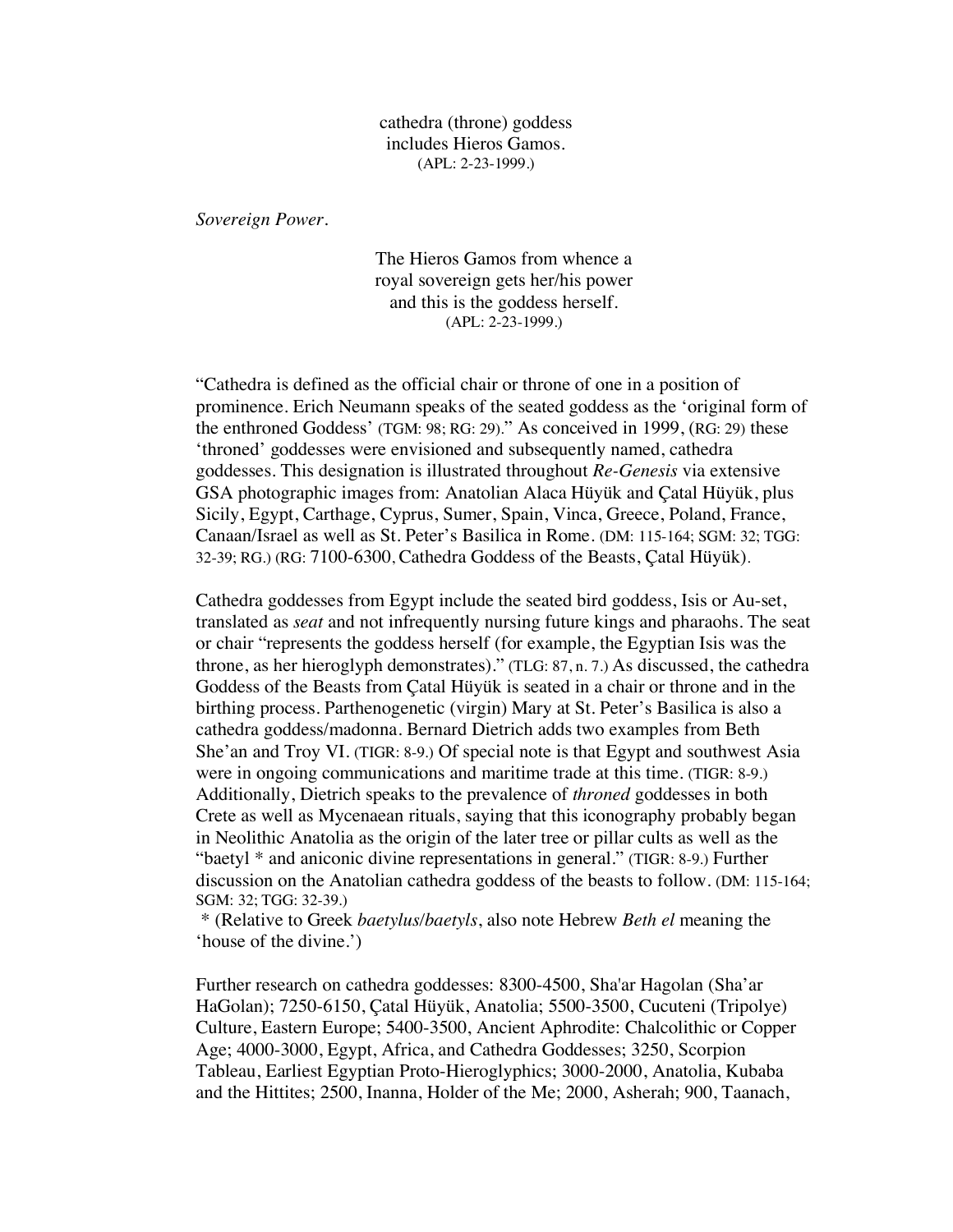Canaanite Libation Stand; 800-700, Kuntillet Ajrud and Khirbet El-Qom; 750- 650, Cybele and King Midas, Anatolia; 550, Cathedra Goddess Kourotrophos, Megara Hyblaea, Sicily; and 400, Cathedra Goddess Isis. (RGS.)

Further tree, baetyl, and pillar culture \* research: 7250-6150, Çatal Hüyük, Anatolia (Central Turkey); 5200, Malta and Goza; 4000, Garden of Eden, Sacred Trees and Pillar Cults; 4000-3000, Egypt, Africa, and Cathedra Goddesses; 2000, Asherah; 1800, Re-Visioning Goddess Sarah and Abraham; 1490-1470, Hathor's Dendera (Denderah) Temple, Egypt; 1479-1425, Tuthmosis III, Egyptian King; 800, Tanit (Also Taanit, Ta'anit, Tannit, or Tannin); 800-700, Kuntillet Ajrud and Khirbet El-Qom; and 100 Mecca, the Ka'aba and Sacred Stones. (RGS.) (Also, CE entry: 16<sup>th</sup> Century, Kabbalah.) (RG.)

\* Schmidt, Klaus, and Mirko Wittwar. *Göbekli Tepe: A Stone Age Sanctuary in South-Eastern Anatolia*. Berlin, Germany: Ex Oriente e.V., 2012. (GT.)

Further Anatolian plus Hittite research: 7250-6150, Çatal Hüyük, Anatolia (Central Turkey); 7100-6300, Cathedra Goddess of the Beasts, Çatal Hüyük, Anatolia; 7040-3500, Hacilar, Anatolia; 4400-2500, Kurgan Invasions Bring Catastrophic Destruction to Old Europe; 4000, Alaca Hüyük, Anatolia; 3500, Anatolia, Arinna, and Other Goddesses; 3000, Founding of Troy; 3000-2000, Anatolia, Kubaba and the Hittites; 2500, Troy, Anatolia; 2000, Anatolia; 2000, Indo-European Tribes; 1790-1700, Goddess of Kultepe, Anatolia; 1450-1260, Hattusa and Yazilikaya, Anatolia; 1400, Cybele and Buyukkale/ Bogazkoy, Anatolia; 1320, Palestine - Assyria - Exodus of Hebrews from Egypt; 1260, Hittites, Anatolia; 1200, Perge, Anatolia; 1200-1000, Phrygians in Anatolia: 1184, Hittites and Trojan War, c. 1200; 1100-800, Mediterranean Dark Ages; 1050-850, Kubaba and Kubat, Anatolia; 750-650, Cybele and King Midas, Anatolia; 650- 550, Anatolia; 630-620, Goddess Kore, Izmir Turkey; 588-587, Cybele's Dedication, Rome; 585-300, Lydia Replaces Phrygia, Anatolia; 282-263, Demeter's Priene Temple, Anatolia; 204, Cybele to Rome; 200, The Great Cybele: Magna Mater at Santoni Sicily; and 200, Greece and Pergamon, Anatolia. (RGS.) (For CE entries see: 324, St. Peter's Basilica; 432-440, Santa Maria Maggiore; 410, Cybele and Fall of Rome; 1207-1273, Rumi and Mother; and 1870, Lyon's Basilica Built Over Cybele's Pagan Temple.) (RG.)

Further Çatal Hüyük research:

- Anthony, David W. *The Horse, the Wheel, and Language: How Bronze*–*Age Rides from the Eurasian Steppes Shaped the Modern World*. Princeton, NJ: Princeton University Press, 2007. (HWL.)
- Dietrich, Bernard C. *The Origins of Greek Religion.* Berlin, Germany: Walter de Gruyter, 1974: 11, 96-106. (OGR.)
- Gimbutas, Marija Alseikaite. *The Civilization of the Goddess: The World of Europe*. San Francisco, CA: Harper, 1991. 238-9. (COG.)
- Hodder, Ian. *Towards Reflexive Method in Archaeology: The Example at Çatalhöyük*. Cambridge, England: McDonald Institute for Archaeological Research, University of Cambridge, 2000. (TR.)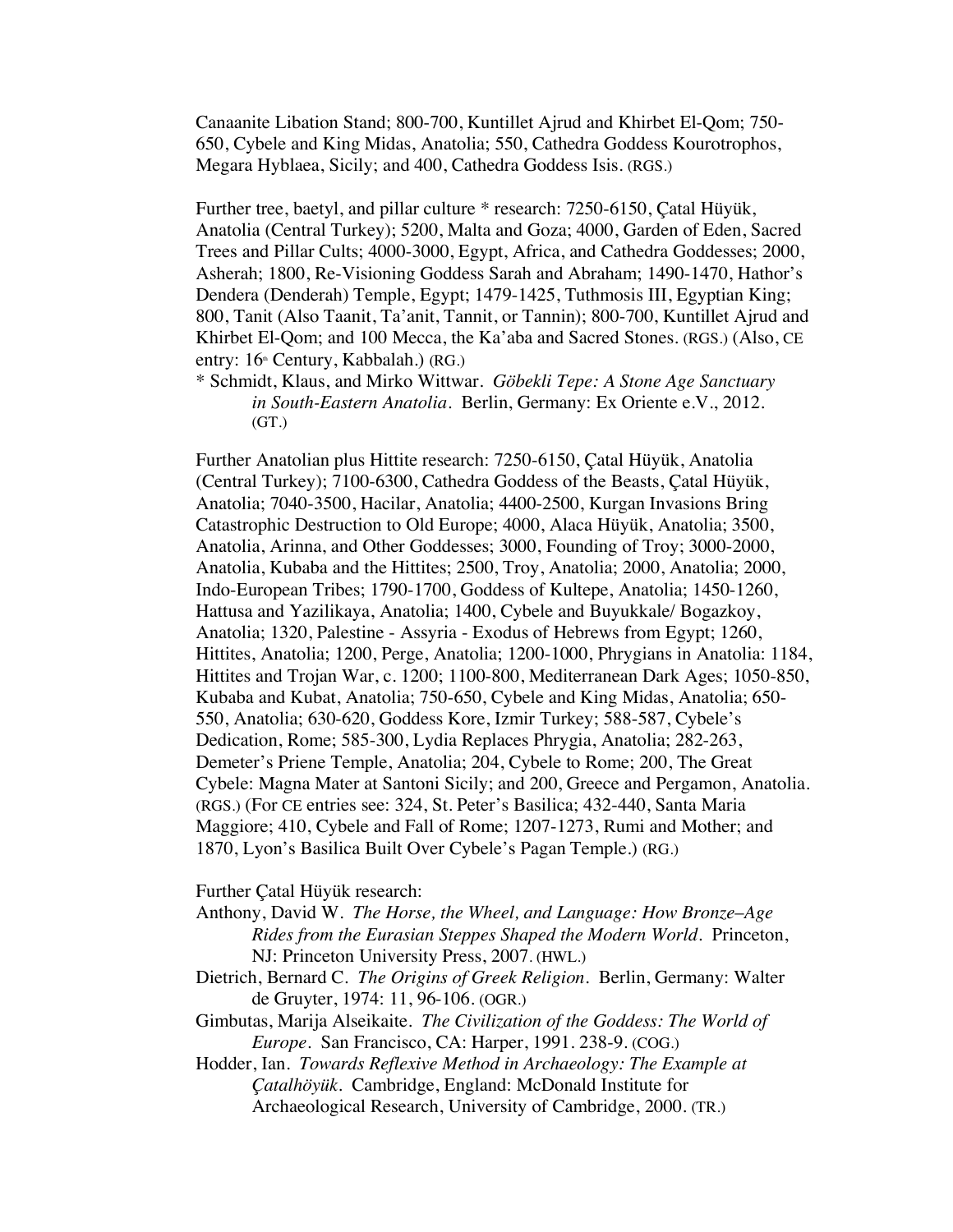\_\_\_\_\_. "Archaeological Reflexivity and the 'Local' Voice." *Anthropological Quarterly* 76, no. 1 (2003): 55–69, (ARL: 56.) \_\_\_\_\_. "Women and Men at Çatalhöyük." *Scientific American* 290.1 (2004): 76-83. (WMC.) \_\_\_\_\_. *The Leopard's Tale: Revealing the Mysteries of Çatalhöyük*. New York, NY: Thames & Hudson, 2006. (LT.) Hodder, Ian, Ed. *Religion in the Emergence of Civilization*. Cambridge University Press, New York: 2010. (REC.) Mellaart, James. *Çatal Hüyük: A Neolithic Town in Anatolia*. New York, NY: McGraw-Hill, 1967. (CH.) \_\_\_\_\_. *Excavations at Hacilar*. Edinburgh, Scotland: Published for British Institute of Archaeology at Ankara. Edinburgh University Press, 1970. (EAH.) \_\_\_\_\_. *The Neolithic of the Near East.* London, England: Thames & Hudson, 1975. (NNE.) Rountree, Kathryn. "Archaeologists and Goddess Feminists at Çatalhöyük: An Experiment in Multivocality." *Journal of Feminist Studies in Religion* 23.2 (Fall 2007): 7-26. (AGFC.) Schmidt, Klaus, and Mirko Wittwar. *Göbekli Tepe: A Stone Age Sanctuary in South-Eastern Anatolia*. Berlin, Germany: Ex Oriente e.V., 2012. (GT.) For a comparative study of Jomon Dogu and Neolithic figures: Bailey, Douglass, Andrew Cochrane, and Jean Zambelli. *Unearthed: A Comparative Study of Jomon Dogu and Neolithic Figurines*. Norwich, England: S. I. Sainsbury Centre, 2010. (U.) Carter, Susan Gail. "The Dogu Figures of the Jomon: An Introduction." *The Journal of Archaeomythology* 5 (Winter 2009): 41-60. (DF.) Habu, J. *Ancient Jomon of Japan*. Cambridge, England: Cambridge University Press, 2004. (AJJ.) Oh, Amana Chung Hae. *Comparative Structural Analysis of the Pottery Decorations from the Katsusaka Culture in the Chubu Highlands, Japan (c. 3,300-2,900 BCE)*. Diss. CIIS, 2006. Ann Arbor, MI: ProQuest/UMI, 6 Feb. 2011. (Publication No. AAT 3218524.) (CWJ.) IMAGE: MAP OF BLACK ANATOLIAN GODDESSES: (ANATOLIA) TURKEY. PHOTO: © GSA. DESCRIPTION: MAP OF BLACK ANATOLIAN GODDESSES INCLUDING ANA TANRICA, TURKEY.

SLIDE LOCATION TURKEY, SHEET 45A, ROW 1, SLEEVE 1, SLIDE #436, BCE. CO\_TUR\_S45A\_R1\_SL1\_S436.jpg

SHOT ON LOCATION: EPHESUS MUSEUM (EFES MUZESI): SELCUK, (ANATOLIA) TURKEY.

NOTE 1:

THE VENERATION OF THE DARK MOTHERS BEGAN TO SPREAD THROUGHOUT ALL CONTINENTS FOLLOWING THE AFRICAN INTERCONTINENTAL DISPERSIONS INCLUDING ANATOLIAN TRADE ROUTES (AO: 1-2; RGS).

NOTE 2: FIELDWORK PROJECT 1986.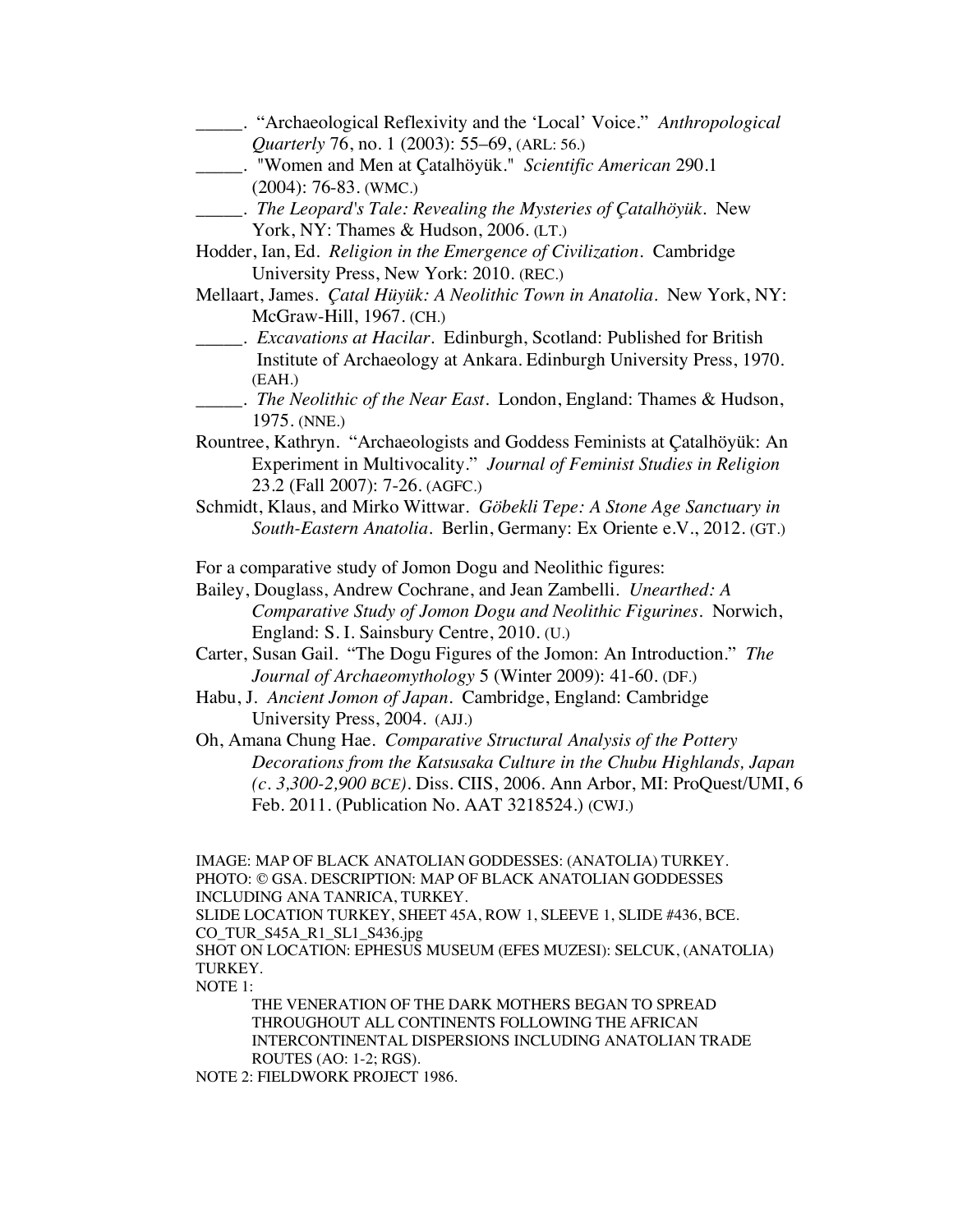IMAGE: ANA TANRICA: \* ÇATAL HÜYÜK, (ANATOLIA) TURKEY.

PHOTO: © GSA. DESCRIPTION: ANA TANRICA (LADY OF THE BEASTS) SEATED BETWEEN TWO LIONESSES/FELINES: ANATOLIA.

SLIDE LOCATION TURKEY, SHEET 45, ROW 1, SLEEVE 5, SLIDE #425a, 6500-6000 BCE. CO\_TUR\_S45\_R1\_SL5\_S425a.jpg

SHOT ON LOCATION: MUSEUM OF ANATOLIAN CULTURES: ANKARA, (ANATOLIA) TURKEY.

NOTE 1: \* LADY OF THE ANIMALS, EARLIEST KNOWN FIGURE OF CYBELE. ÇATAL HÜYÜK, LEVEL II. (CAA: 15, FIG. 5; LOG: 107.) AN ICONOGRAPHIC INTERPRETATION OF THE CATHEDRA (THRONE) GODDESSES INCLUDES HIEROS GAMOS. (APL: 2-23- 1999.)

NOTE 2: "THE HIEROS GAMOS FROM WHENCE A ROYAL SOVEREIGN GETS HIS [OR HER] POWER AND THIS IS THE GODDESS HERSELF (APL: 2-23-1999)." NOTE 3: CAMERON PROPOSES THAT THE LADY OF THE BEASTS (ANA TANRICA) IS SEATED NOT BETWEEN LIONS BUT LIONESSES. (SA: 8.)

NOTE 4: FIELDWORK PROJECT 1986.

IMAGE: LADY OF THE BEASTS (CYBELE): ÇATAL HÜYÜK, (ANATOLIA) TURKEY. PHOTO: © GSA. DESCRIPTION: LADY OF THE BEASTS OR LADY OF THE ANIMALS \* (EARLIEST KNOWN FIGURE OF CYBELE), SEATED BETWEEN TWO LIONS/FELINES: ÇATAL HÜYÜK, (ANATOLIA) TURKEY.

SLIDE LOCATION RE-GENESIS PHASE 2, SHEET 2, ROW 3, SLEEVE 5, SLIDE #583, 6000 BCE.

IT\_RPT\_S2\_R3\_SL5\_S583.jpg VS. > IT\_RPT\_ R3\_SL5\_S583.jpg

SHOT ON LOCATION: MUSEUM OF ANATOLIAN CULTURES: ANKARA, (ANATOLIA) TURKEY.

NOTE 1: \* LADY OF THE ANIMALS, EARLIEST KNOWN FIGURE OF CYBELE. ÇATAL HÜYÜK, LEVEL II. (CAA: 15, FIG. 5; LOG: 107.)

NOTE 2: AN ICONOGRAPHIC INTERPRETATION OF THE CATHEDRA (THRONE) GODDESS INCLUDES HIEROS GAMOS. (APL: 2-23-1999.)

NOTE 3: "THE HIEROS GAMOS FROM WHENCE A ROYAL SOVEREIGN GETS HIS [OR HER] POWER AND THIS IS THE GODDESS HERSELF (APL: 2-23-1999)."

NOTE 4: CAMERON PROPOSES THAT THE LADY OF THE BEASTS IS SEATED NOT BETWEEN LIONS BUT LIONESSES. (SA: 8.)

NOTE 5: FIELDWORK PROJECT 1986.

PHOTO NOTE: ILLUSTRATION ENHANCEMENT, CHRISI KARVONIDES.

IMAGE: SEATED LAW–GIVER GODDESS MAAT: KARNAK, EGYPT. PHOTO: © GSA. DESCRIPTION: HIEROGLYPHIC IMAGE OF SEATED CATHEDRA GODDESS MAAT WITH OSTRICH FEATHER AND ANKH (FEMALE SYMBOL OF ETERNAL LIFE – OR – BREATH OF LIFE).

SLIDE LOCATION EGYPT, SHEET 24, ROW 3, SLEEVE 4, SLIDE #86Y, BCE. CO\_EGY\_S24\_R3\_SL4\_S86Y.jpg

SHOT ON LOCATION: OPEN AIR MUSEUM: KARNAK, EGYPT.

NOTE 1: AN ICONOGRAPHIC INTERPRETATION OF THE CATHEDRA (THRONE) GODDESS MAAT INCLUDES HIEROS GAMOS. (APL: 2-23-1999.)

NOTE 2: "THE HIEROS GAMOS FROM WHENCE A ROYAL SOVEREIGN GETS HIS [OR HER] POWER AND THIS IS THE GODDESS HERSELF (APL: 2-23-1999)."

NOTE 3: AS NOTED IN *RE-GENESIS,* 1999 (RG: 29, 44), THESE 'THRONED' GODDESSES [SUCH AS MAAT] WERE ENVISIONED AND SUBSEQUENTLY NAMED, CATHEDRA GODDESSES.

NOTE 4: FIELDWORK PROJECT 1989.

PHOTO NOTE BELOW:

ALSO, MAAT, SLIDE LOCATION EGYPT, SHEET 24, ROW 4, SLEEVE 1, SLIDE #90, BCE. CO\_EGY\_S24\_R4\_SL1\_S90.jpg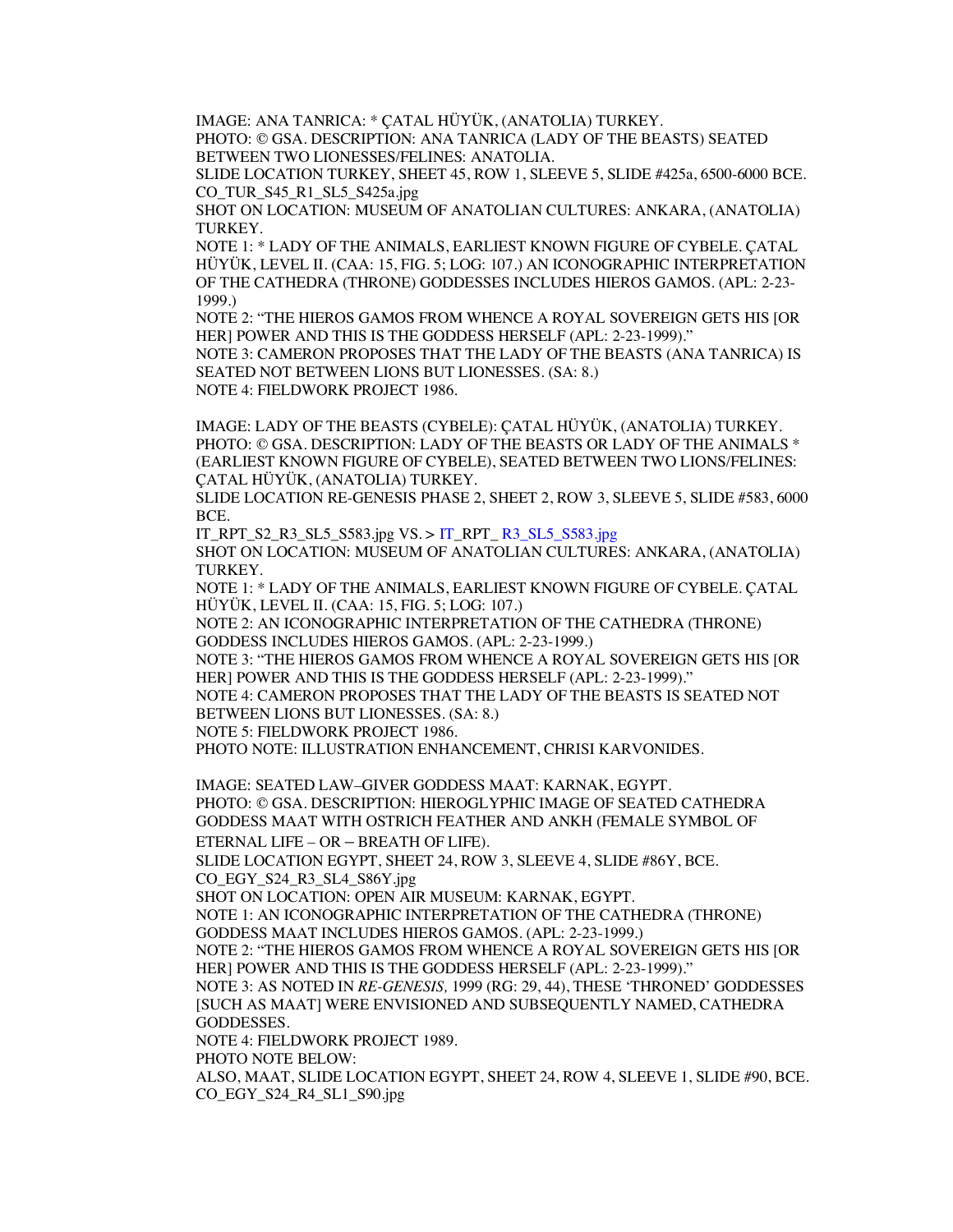PHOTO NOTE BELOW:

ALSO, MAAT, SLIDE LOCATION EGYPT, SHEET 24, ROW 4, SLEEVE 2, SLIDE #90A, CO\_EGY\_S24\_R4\_SL2\_S90A.jpg

IMAGE: SEATED LAW–GIVER GODDESS MAAT: KARNAK, EGYPT. PHOTO: © GSA. DESCRIPTION: HIEROGLYPHIC IMAGE OF SEATED CATHEDRA GODDESS MAAT WITH OSTRICH FEATHER AND ANKH (FEMALE SYMBOL OF ETERNAL LIFE – OR – BREATH OF LIFE). SLIDE LOCATION EGYPT, SHEET 24, ROW 4, SLEEVE 1, SLIDE #90, BCE. CO\_EGY\_S24\_R4\_SL1\_S90.jpg SHOT ON LOCATION: OPEN AIR MUSEUM: KARNAK, EGYPT. NOTE 1: AN ICONOGRAPHIC INTERPRETATION OF THE CATHEDRA (THRONE) GODDESS MAAT INCLUDES HIEROS GAMOS. (APL: 2-23-1999.) NOTE 2: "THE HIEROS GAMOS FROM WHENCE A ROYAL SOVEREIGN GETS HIS [OR HER] POWER AND THIS IS THE GODDESS HERSELF (APL: 2-23-1999)." NOTE 3: AS NOTED IN *RE-GENESIS,* 1999 (RG: 29, 44), THESE 'THRONED' GODDESSES [SUCH AS MAAT] WERE ENVISIONED AND SUBSEQUENTLY NAMED, CATHEDRA GODDESSES. NOTE 4: FIELDWORK PROJECT 1989. PHOTO NOTE BELOW: ALSO MAAT,

SLIDE LOCATION EGYPT, SHEET 24, ROW 4, SLEEVE 2, SLIDE #90A, BCE. CO\_EGY\_S24\_R4\_SL2\_S90A.jpg

IMAGE: SEATED LAW–GIVER GODDESS MAAT: KARNAK, EGYPT. PHOTO: © GSA. DESCRIPTION: HIEROGLYPHIC IMAGE OF SEATED CATHEDRA GODDESS MAAT WITH OSTRICH FEATHER AND ANKH (FEMALE SYMBOL OF ETERNAL LIFE – OR – BREATH OF LIFE).

SLIDE LOCATION EGYPT, SHEET 24, ROW 4, SLEEVE 1, SLIDE #90, BCE. CO\_EGY\_S24\_R4\_SL1\_S90.jpg

SHOT ON LOCATION: OPEN AIR MUSEUM: KARNAK, EGYPT.

NOTE 1: AN ICONOGRAPHIC INTERPRETATION OF THE CATHEDRA (THRONE) GODDESS MAAT INCLUDES HIEROS GAMOS. (APL: 2-23-1999.)

NOTE 2: "THE HIEROS GAMOS FROM WHENCE A ROYAL SOVEREIGN GETS HIS [OR HER] POWER AND THIS IS THE GODDESS HERSELF (APL: 2-23-1999)."

NOTE 3: AS NOTED IN *RE-GENESIS,* 1999 (RG: 29, 44), THESE 'THRONED' GODDESSES [SUCH AS MAAT] WERE ENVISIONED AND SUBSEQUENTLY NAMED, CATHEDRA GODDESSES.

NOTE 4: FIELDWORK PROJECT 1989.

IMAGE: CATHEDRA NEITH: EGYPT. PHOTO: © GSA. DESCRIPTION: SEATED NEITH. SLIDE LOCATION EGYPT, SHEET 24, ROW 4, SLEEVE 3, SLIDE #90B, BCE. CO\_EGY\_S24\_R4\_SL3\_S90B.jpg SHOT ON LOCATION: MUSEUM OF EGYPTIAN ANTIQUITIES: CAIRO, EGYPT. NOTE 1:

EGYPTIANS APPARENTLY ADHERED TO THE THEORY THAT THE *DIVINE SPARK* OR *KA,* LEAVES THE BODY AT DEATH AND RETURNS TO ITS DIVINE KA ORIGIN (OPS: 130). AS NEITH'S RECORDED FUNERAL RESPONSIBILITIES INC. 'THE IMMORTAL KA LIFE FORCE SOUL AND THE BA HEART SOUL, OF THE DISEASED' (RW: 20, 99), IT SUGGESTS THAT IT IS SHE WHO RITUALLY CALLS 'BACK THE DEAD TO HER WOMB? AS GATEWAY OF LIFE AND DEATH, SHE WAS THE WATERY WOMB … AND SHE TO WHOM ALL MUST RETURN' (TC: 83; BD: 161-3; RGS). (SOURCE: ENTRY ABOVE.)

NOTE 2: AN ICONOGRAPHIC INTERPRETATION OF THE CATHEDRA (THRONE) GODDESS NEITH INCLUDES HIEROS GAMOS. (APL: 2-23-1999.)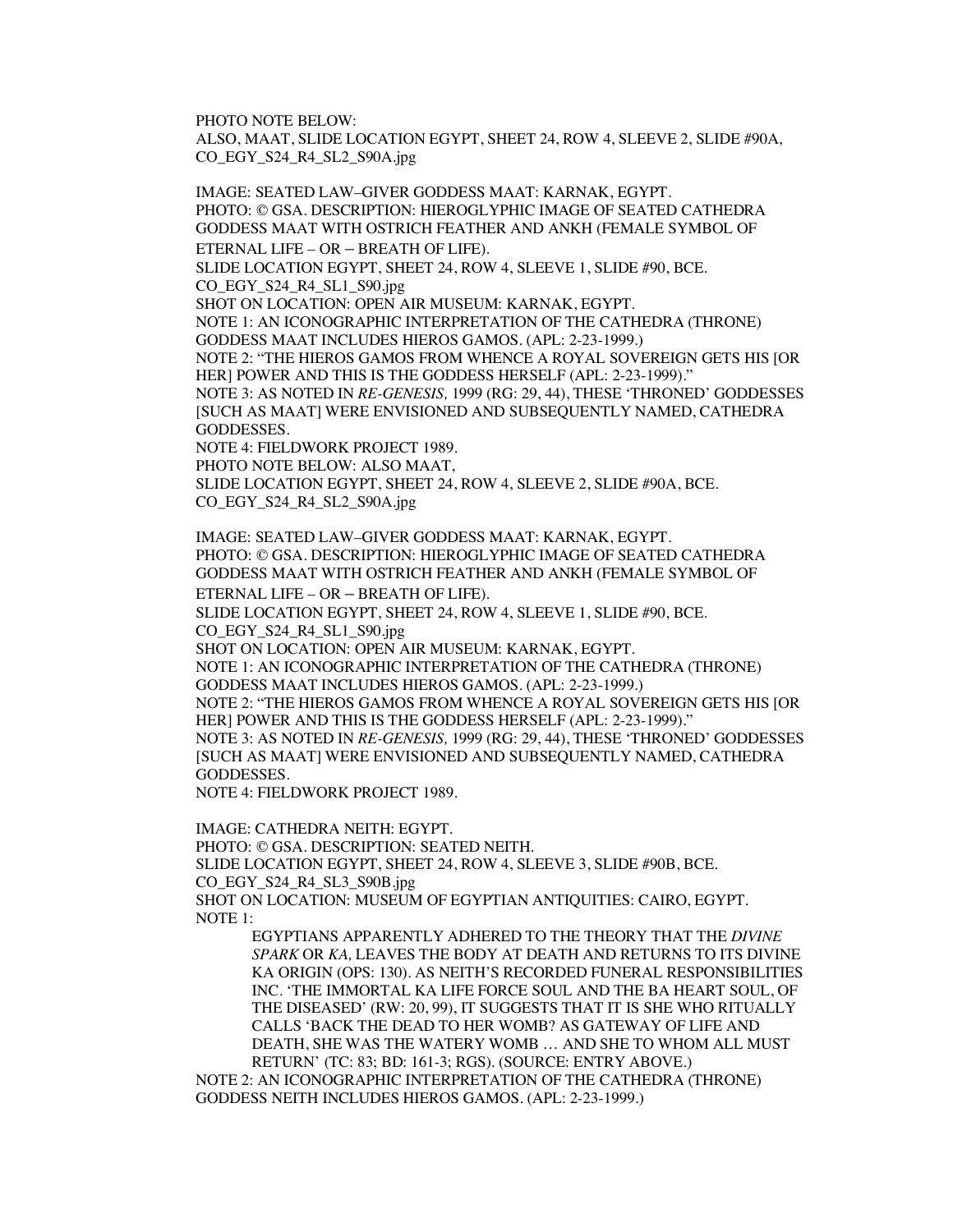NOTE 3: "THE HIEROS GAMOS FROM WHENCE A ROYAL SOVEREIGN GETS HIS [OR HER] POWER AND THIS IS THE GODDESS HERSELF (APL: 2-23-1999)." NOTE 4: AS NOTED IN *RE-GENESIS,* 1999 (RG: 29, 44), THESE 'THRONED' GODDESSES [SUCH AS NEITH] WERE ENVISIONED AND SUBSEQUENTLY NAMED, CATHEDRA GODDESSES. (SOURCE: ENTRY ABOVE.) NOTE 5: FIELDWORK PROJECT 1985-1989.

IMAGE: CATHEDRA CYBELE: PHRYGIA, (ANATOLIA) TURKEY. PHOTO: © GSA. DESCRIPTION, PHRYGIAN CYBELE ENTHRONED IN HER LION– DRAWN BRONZE CHARIOT: (ANATOLIA) TURKEY. (MG: 401, FIG. 8.) SLIDE LOCATION CYBELE, SHEET 1, ROW 1, SLEEVE 2, SLIDE #2, 2ND CENTURY BCE.

IT\_CYB\_S1\_R1\_SL2\_S2.jpg

SHOT ON LOCATION: MUSEUM OF NATURAL HISTORY: NEW YORK, NY. NOTE 1:

> A GRAECO – PERSIAN – ANATOLIAN FUSION OCCURS IN LYDIA IN THE ASSIMILATION OF ANAHITA, THE PERSIAN GODDESS OF FERTILIZING WATERS, TO CYBELE AND TO ARTEMIS EPHESIA. FROM THIS BLENDING, CYBELE IS KNOWN AS METER ANAHITA, ARTEMIS ANAHITA, OR THE PERSIAN ARTEMIS (FOG: 208). (SOURCE: ENTRY ABOVE.)

NOTE 2: ALSO, SEE ASPHODEL LONG'S WEB SITE ON CIIS LIBRARY'S WEB PAGE. NOTE 3: FIELDWORK PROJECT 1993.

IMAGE: CATHEDRA MOTHER GODDESS ASHERAH: TEL TAANACH, CANAANITE (NORTHERN ISRAEL.)

PHOTO: © GSA. DESCRIPTION: MOTHER GODDESS ASHERAH (OR ASTARTE) (GGL: 147) SEATED ON A CATHEDRA THRONE BETWEEN TWO LIONESSES. LOCATION TEL TAANACH.

SHOT ON LOCATION. CATHEDRA MOTHER GODDESS ASHERAH: TEL TAANACH, CANAANITE (NORTHERN ISRAEL.) IMAGE IN PROCESS.

NOTE 1**:** ASHERAH WAS THE PROTOTYPICAL MOTHER GODDESS OF THE SEVENTY CANAANITE GODS AND KNOWN AS "*QNYT* '*LIM*, 'PROCREATRESS OF THE GODS' OR '*UM L*(*M'*): 'MOTHER OF THE GODS.'" (AMST: 47.)

NOTE 2: GODDESS ASHERAH WAS WORSHIPED IN ISRAEL FROM THE DAYS OF THE FIRST SETTLEMENT IN CANAAN, AS THE HEBREWS HAD TAKEN OVER THE CULT [CULTURES] OF THIS GREAT MOTHER GODDESS FROM THE CANAANITES. (HG: 45.) NOTE 3: AN ICONOGRAPHIC INTERPRETATION OF CATHEDRA GODDESS INDICATES HIEROS GAMOS. (APL: 2-23-1999.)

NOTE 4: "THE HIEROS GAMOS FROM WHENCE A ROYAL SOVEREIGN GETS HIS [OR HER] POWER AND THIS IS THE GODDESS HERSELF (APL: 2-23-1999)." NOTE 5: FIELDWORK PROJECT.

PHOTO NOTE: ILLUSTRATOR, CHRISI KARVONIDES.

IMAGE: INANNA WITH LIONS: BURNEY RELIEF.

PHOTO: © GSA. DESCRIPTION: WINGED INANNA WITH CROWN OF HORNS AND TALON FEET STANDING ON TWO LIONS AND FLANKED BY OWLS. BURNEY RELIEF. SLIDE LOCATION NEAR EAST, SHEET 6, ROW 1, SLEEVE 4, SLIDE #16cE, c. 2000. CU\_NEA\_S6\_R1\_SL4\_S16cE.jpg

SHOT ON LOCATION, BRITISH MUSEUM: LONDON, ENGLAND. (II: 272-3; FLANE: 1- 11.)

NOTE 1: D. COHEN SUGGESTS THAT INANNA'S NAMES INCLUDE: ERESHKIGAL, ISHTAR, LILITH, OR LILITU. (SOURCE: 4-20-04 CORRESPONDENCE.)

NOTE 2: ISHTAR'S COUNTERPART IS INANNA AND THE DISPUTED BURNEY RELIEF IS INANNA'S SIGNATURE STATUE (RGS).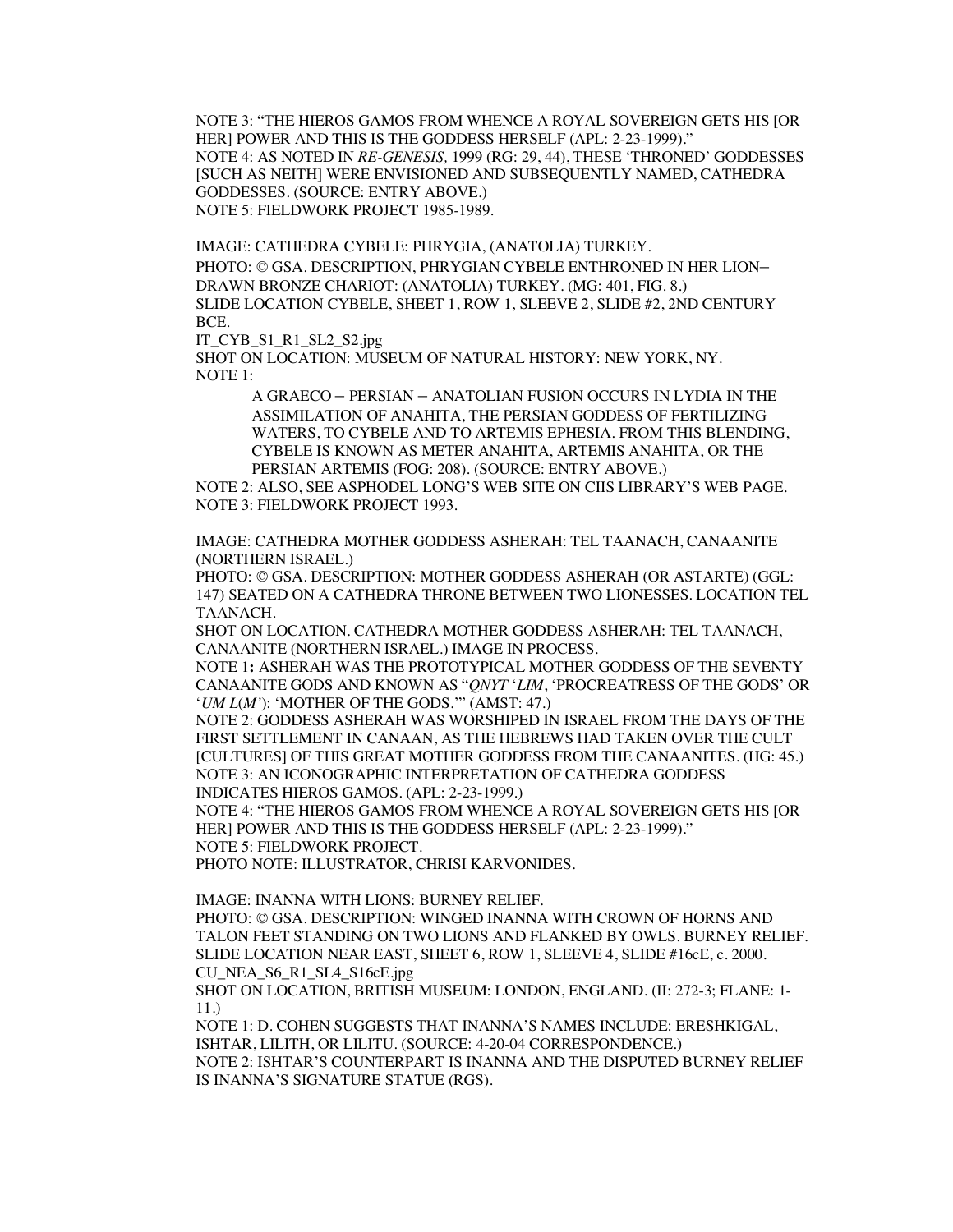NOTE 3: ACCORDING TO R. HARRIS, INANNA – ISHTAR WAS A LIMINAL FIGURE, EMBODYING IRREDUCIBLE PARADOXES: SHE WAS SUPERHUMAN, ANDROGYNOUS, MARGINAL AND AMBIGUOUS. (II: 263-5.) NOTE 4: FIELDWORK PROJECT 1986. PHOTO NOTE: ILLUSTRATION ENHANCEMENT, CHRISI KARVONIDES. PHOTO NOTE: REMOVE LIGHTS ON LEFT OF INANNA.

IMAGE: CATHEDRA INANNA WITH ME: SUSA, SW IRAN. PHOTO: © GSA. DESCRIPTION: SEATED GODDESS NARUNDI OR INANNA WITH THE ME IN FEATHERED ROBE (KAUNAKES). LIONS ARE ON EACH SIDE AND UNDER HER FEET ALONG WITH INSCRIPTIONS FROM THE SUSA ACROPOLIS IN SW IRAN. SLIDE LOCATION NEAR EAST, SHEET 5, ROW 2, SLEEVE 1, SLIDE #30E, C. 2500 BCE. CU\_NEA\_S5\_R2\_SL1\_S30E.jpg SHOT ON LOCATION: MUSÉE DU LOUVRE: PARIS, FRANCE. NOTE 1: INANNA CONFIRMED BY ANDRÉ PARROT. (SUA.) NOTE 2: AN ICONOGRAPHIC INTERPRETATION OF THE CATHEDRA (THRONE) GODDESS INANNA INCLUDES HIEROS GAMOS. (APL: 2-23-1999.) NOTE 3: "THE HIEROS GAMOS FROM WHENCE A ROYAL SOVEREIGN GETS HIS [OR HER] POWER AND THIS IS THE GODDESS HERSELF (APL: 2-23-1999)." NOTE 4: FIELDWORK PROJECT 1980-1989.

IMAGE: CATHEDRA SEKHMET: EGYPT. PHOTO: © GSA. DESCRIPTION SEATED SEKHMET WITH LION FACE. SLIDE LOCATION EGYPT, ADDENDUM 1, ROW 1, SLEEVE 5, SLIDE #11, BCE. CO\_EGY\_AD1\_R1\_SL5\_S11.jpg SHOT ON LOCATION: BRITISH MUSEUM: LONDON, ENGLAND. NOTE 1: IN ADDITION TO HATHOR, HATSHEPSUT ALSO ALIGNED HERSELF WITH SEKHMET AND THE PRIMAL MOTHER GODDESS MUT, AN OPTION THAT WAS NOT AFFORDED MALE PHARAOHS. (**WAE**: 140; STWE: 117, 157.) NOTE 2: FIELDWORK PROJECT 1998.

IMAGE: CATHEDRA ISIS NURSING HORUS: EGYPT. PHOTO: © GSA. DESCRIPTION: CATHEDRA ISIS BESTOWING BREATH OF LIFE TO HORUS, THRONE/CATHEDRA SOURCE OF ROYAL LINEAGE. SLIDE LOCATION EGYPT, SHEET 44, ROW 2, SLEEVE 5, SLIDE #10, BCE. BCE. CO\_EGY\_S44\_R2\_SL5\_S10.jpg (ALSO RE-GENESIS PHASE 2: IT\_RPT\_S2\_R3\_SL2\_S10.jpg) (Also Symposium 2016 disk.) SHOT ON LOCATION: METROPOLITAN MUSEUM OF ART: NEW YORK, NY. NOTE 1"AN ICONOGRAPHIC INTERPRETATION OF THE CATHEDRA ISIS INCLUDES HIEROS GAMOS (APL: 2-23-1999)."

NOTE 2: DARK MOTHER GODDESS ISIS: BREATH AND SOURCE OF LIFE (GSAE: 27; RGS).

NOTE 3: CATHEDRA GODDESSES FROM EGYPT INCLUDE THE SEATED BIRD GODDESS, ISIS OR AU-SET, TRANSLATED AS *SEAT* AND NOT INFREQUENTLY NURSING FUTURE KINGS AND PHARAOHS (RGS). (SOURCE: ENTRY ABOVE.) NOTE 4:

'IT IS THE THRONE THAT MAKES THE KING.' (BATB: 34.) GIVEN THAT LINEAGE (ROYAL AND OTHERWISE) IS MATRILINEAR, MOTHER GODDESS ISIS BESTOWS KINGSHIP AND THE ROYAL THRONE BY SUCKLING OR HOLDING THE ROYAL CANDIDATE ON HER LAP (BWA: 68) (RGS: 400, CATHEDRA GODDESS ISIS).

NOTE 5: FIELDWORK PROJECT 1993-2002.

IMAGE: CATHEDRA THRONE: HATSHEPSUT TEMPLE, EGYPT.